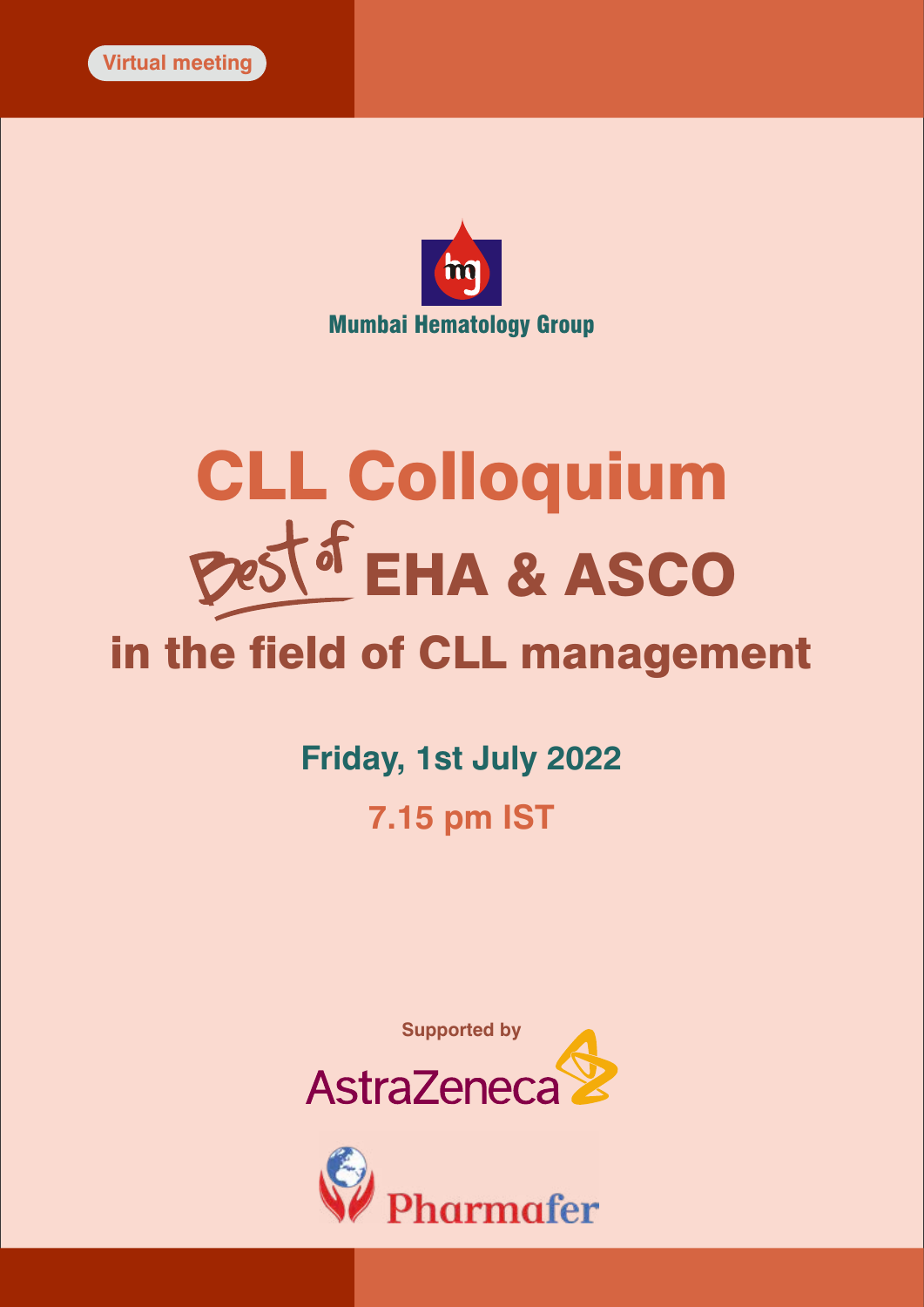## **Scientific Agenda**

| 7.15 pm                        | Welcome & Introduction                                                                            | Dr. M. B. Agarwal, Mumbai                                                                                                                                                                                                                                                                            |
|--------------------------------|---------------------------------------------------------------------------------------------------|------------------------------------------------------------------------------------------------------------------------------------------------------------------------------------------------------------------------------------------------------------------------------------------------------|
| $7.15 \, \text{pm}$<br>7.25 pm | Importance of cytogenetics and<br>prognostic marker testing in CLL                                | Dr. Srinidhi Nathany, RGCI, New Delhi                                                                                                                                                                                                                                                                |
| 7.55 pm                        | 7.30 pm - CLL with comorbidities: How to treat? Dr. Chirag Shah, Ahmedabad                        |                                                                                                                                                                                                                                                                                                      |
| $8.00 \text{ pm} -$<br>8.25 pm | How do I manage CLL using novel<br>targeted agents in combination?<br>(An update from EHA & ASCO) | Dr. Wojciech Jurczak, Poland                                                                                                                                                                                                                                                                         |
| $8.30 \text{ pm} -$<br>8.50 pm | Debate<br>High risk CLL: Treat until progression<br>Moderator: Dr. M. B. Agarwal, Mumbai Against  | In favor<br>Dr Rahul Naithani, New Delhi<br>Dr. Satish Kumar A, Bengaluru                                                                                                                                                                                                                            |
| $8.55$ pm $-$<br>9.15 pm       | Q & A session<br>Moderator: Dr. M. B. Agarwal, Mumbai                                             | Participants:<br>All the guest speakers as above<br>Dr. Amrita Ramaswami, Gurugram<br>Dr. Harshit Khurana, Pune<br>Dr. Mobin Paul, Kochi<br>Dr. Rayaz Ahmed, New Delhi<br>Dr. Sandip Shah, Ahmedabad<br>Dr. Stalin Chowdary Bala, Hyderabad<br>Dr. Sumeet Mirgh, Mumbai<br>Dr. Tuphan Dolai, Kolkata |
| 9.15 pm                        | Vote of Thanks & Closing Remarks                                                                  | AstraZeneca                                                                                                                                                                                                                                                                                          |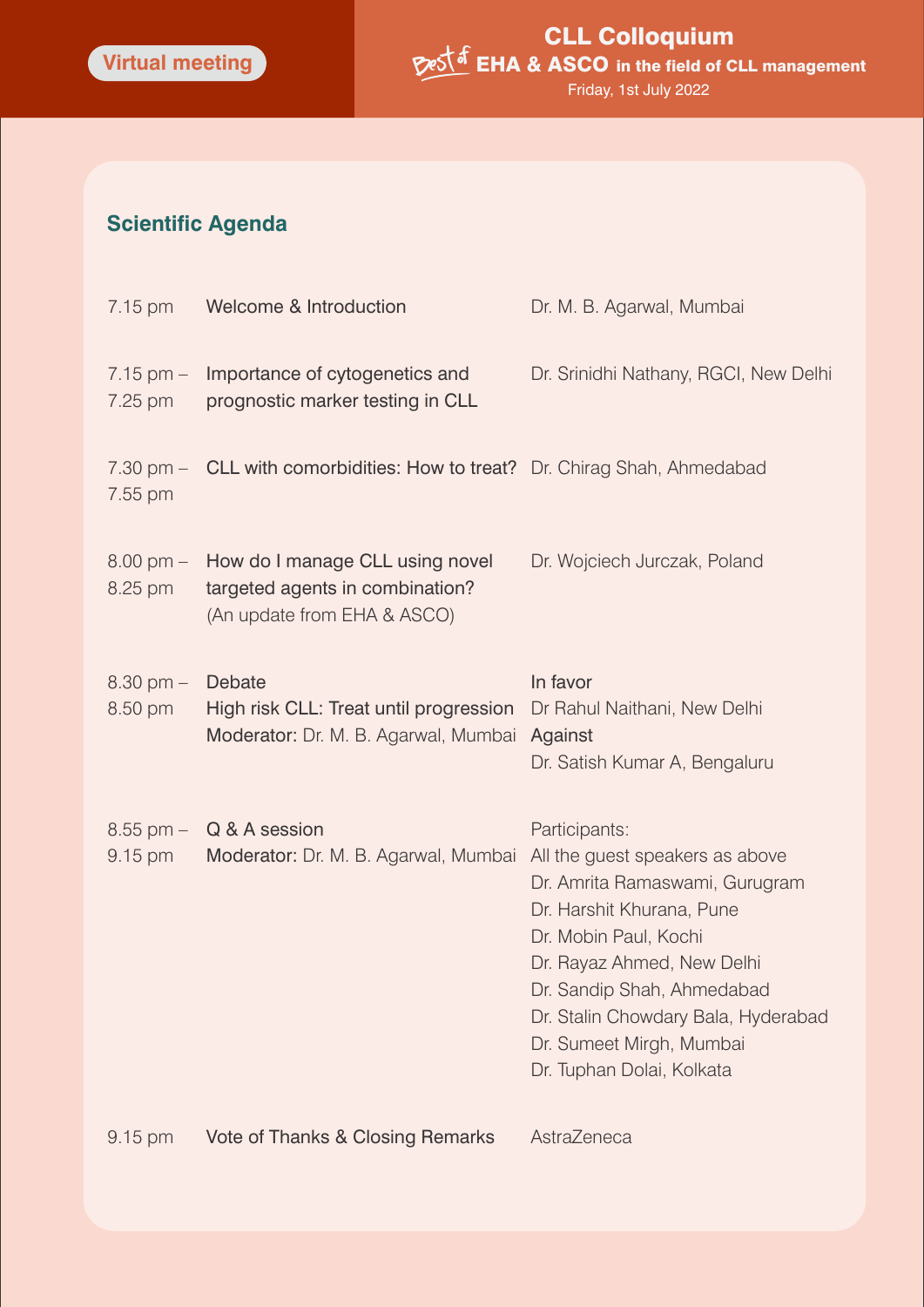#### CLL Colloquium Best of EHA & ASCO in the field of CLL management Friday, 1st July 2022

#### **Faculty**



#### Dr. Shrinidhi Nathany

Attending consultant Molecular Diagnostics Section Department of Pathology Rajiv Gandhi Cancer Institute and Research Center New Delhi



#### Dr. Chirag Shah

**Director** Dept of Hematology, Oncology, Stem Cell Transplant Apollo Hospitals International Ltd. Ahmedabad





#### Prof. Wojciech Jurczak, MD, PhD

Consultant and professor of hematology Memorial Maria Sklodowska Curie National Research Institute of Oncology Cracow, Poland

#### Dr. M B Agarwal

Prof & Head Dept of Hematology Bombay Hospital Institue of Medical Sciencies, Mumbai Consultant Hematologist Lilavati Hospital & Breach Candy Hospital, Mumbai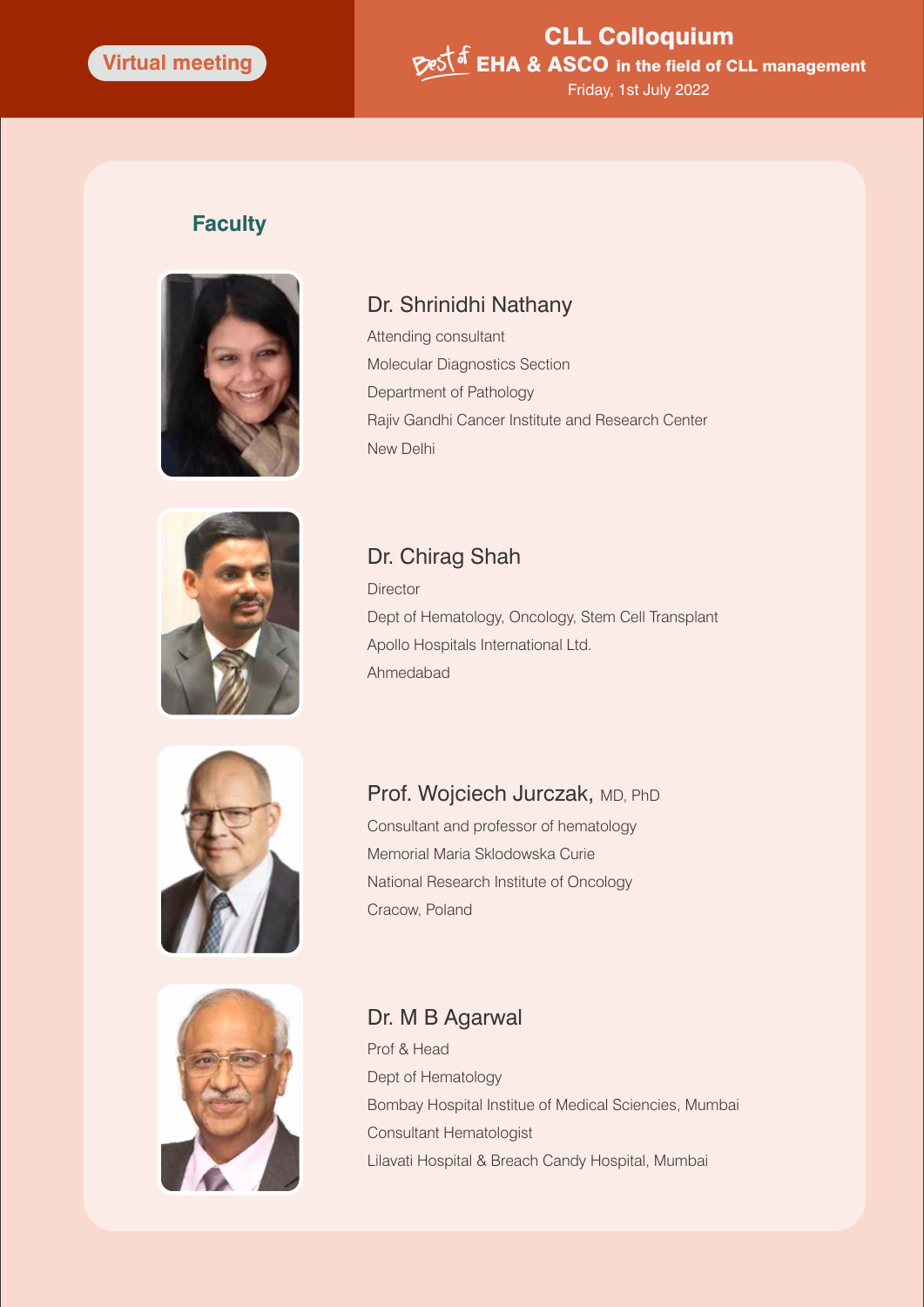#### CLL Colloquium Best of EHA & ASCO in the field of CLL management Friday, 1st July 2022

#### **Faculty**



#### Dr Rahul Naithani

Director-Hematology & Bone Marrow Transplant Max Superspeciality Hospital, Saket New Delhi



## Dr Satishkumar A

Hematologist & Hemato-oncologist Manipal Hospital Yashwanthpur Bengaluru





## Dr. Amrita Ramaswami

MD, DM (Clin. Hematology) Medical & Hemato-Oncologist Associate consultant Medanta-The Medicity Gurugram

#### Group Captain (Dr.) Harshit Khurana

Senior Advisor (Medicine), Clinical Hematologist & BMT Physician Command Hospital (Southern Command) Pune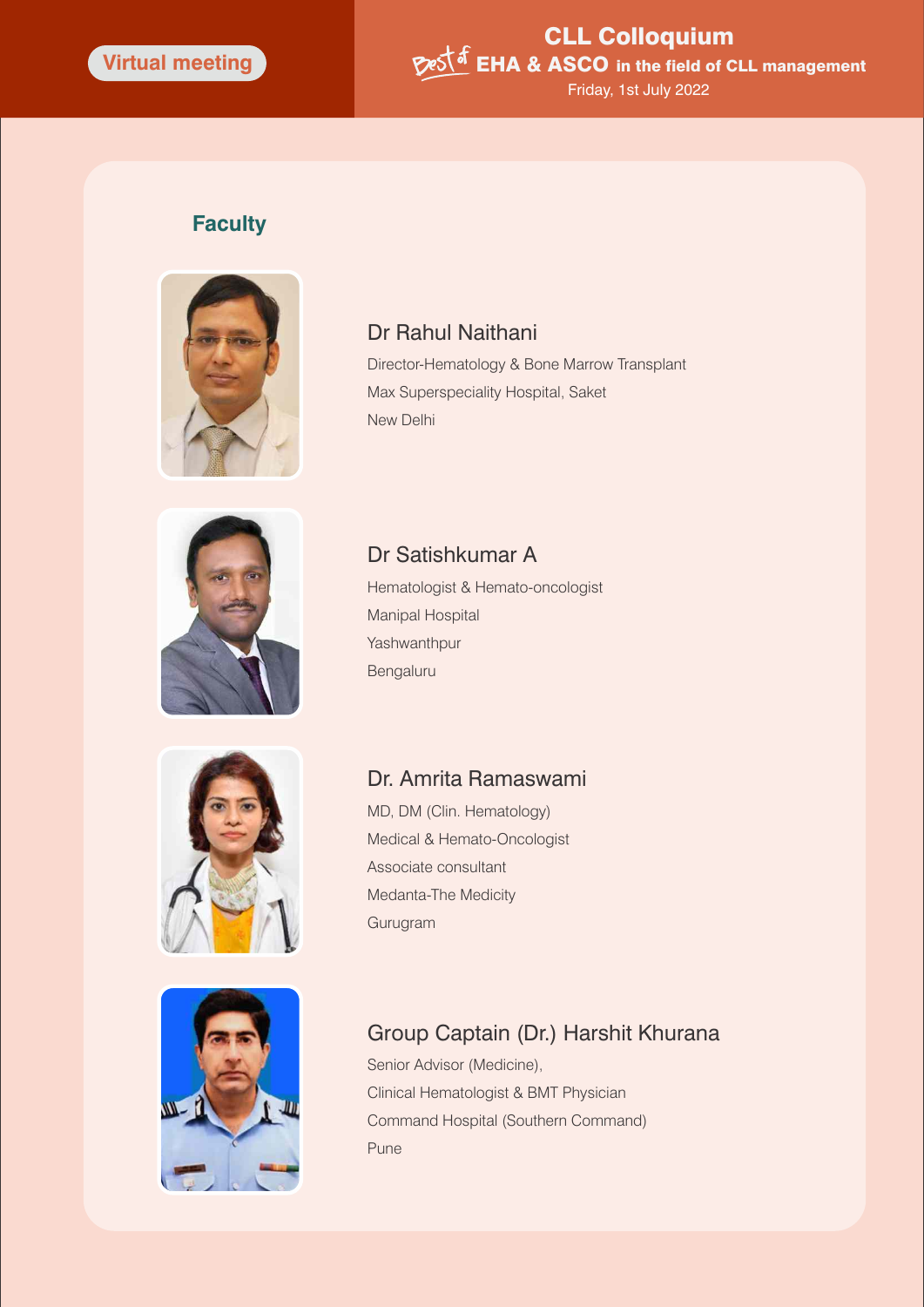#### CLL Colloquium Best of EHA & ASCO in the field of CLL management Friday, 1st July 2022

#### **Faculty**



#### Dr. Mobin Paul

Consultant - Clinical Hematology and Oncology Dept of Clinical Hematology & Hemato-Oncology Rajagiri Hospital Kochi







#### Dr Rayaz Ahmed

Sr. Consultant Haemato Oncology & bone marrow transplant Department of Hematology Rajiv Gandhi Cancer Institute & Research Centre, Rohini New Delhi

#### Dr. Sandip Shah

Consultant Hemato-oncologist & Bone Marrow Transplanter In Charge, BMT Department Dept of Medical Oncology Gujarat Cancer Research Institute Hemato Oncology Clinic Vedanta Institute of Medical Sciences, Ahmedabad

#### Dr. Stalin Chowdary Bala

MD DM DNB MRCP (Med Onc) Associate Professor Department of Medical Oncology Nizam's Institute of Medical Sciences Punjagutta, Hyderabad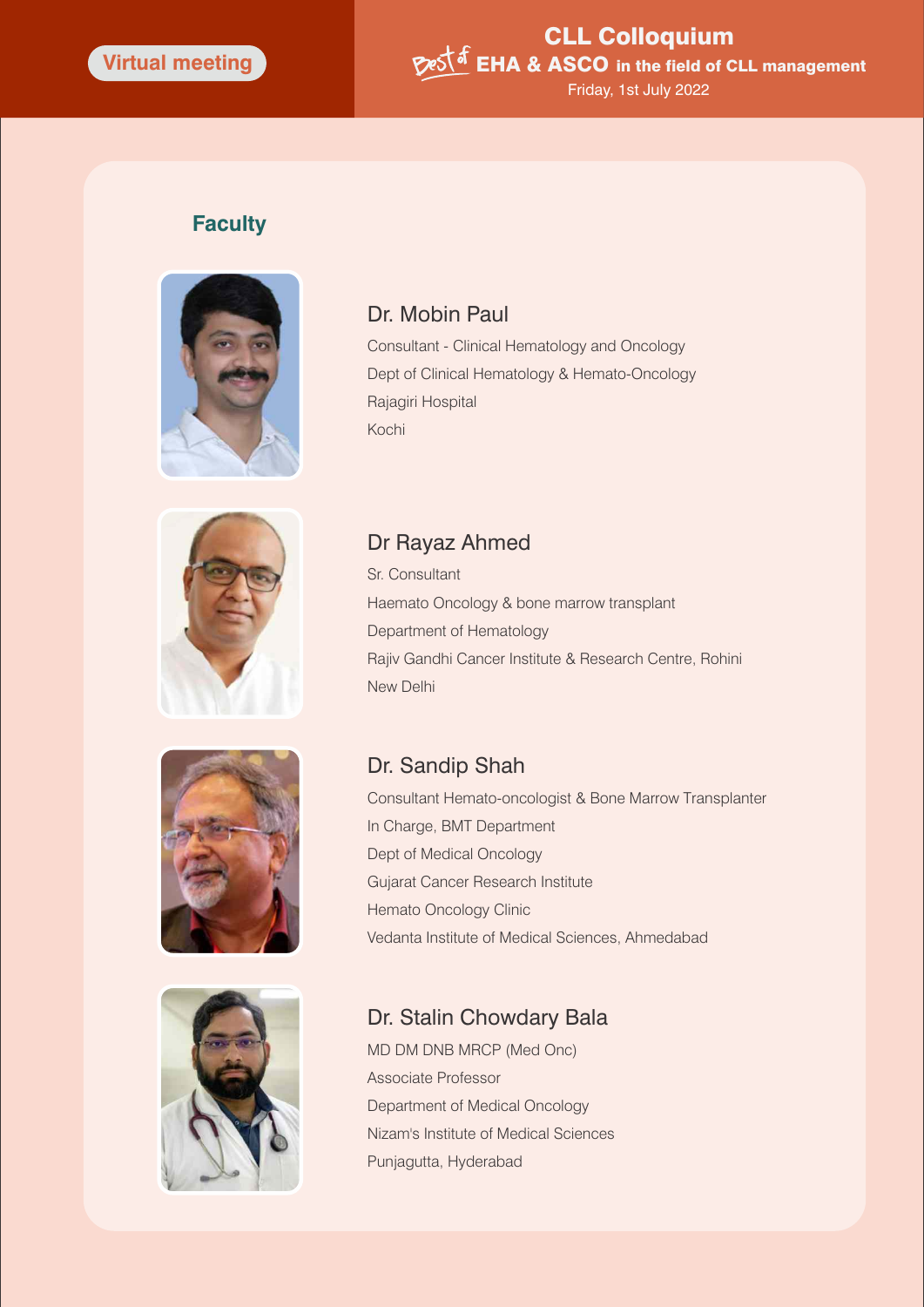#### CLL Colloquium **EHA & ASCO** in the field of CLL management Friday, 1st July 2022

#### **Faculty**



#### Dr Sumeet P Mirgh

Assistant Professor Adult Hematolymphoid & BMT Tata Memorial Centre & ACTREC Mumbai



## Dr. Tuphan Kanti Dolai

Professor & Head Hematology Department NRS Medical College and Hospital Kolkata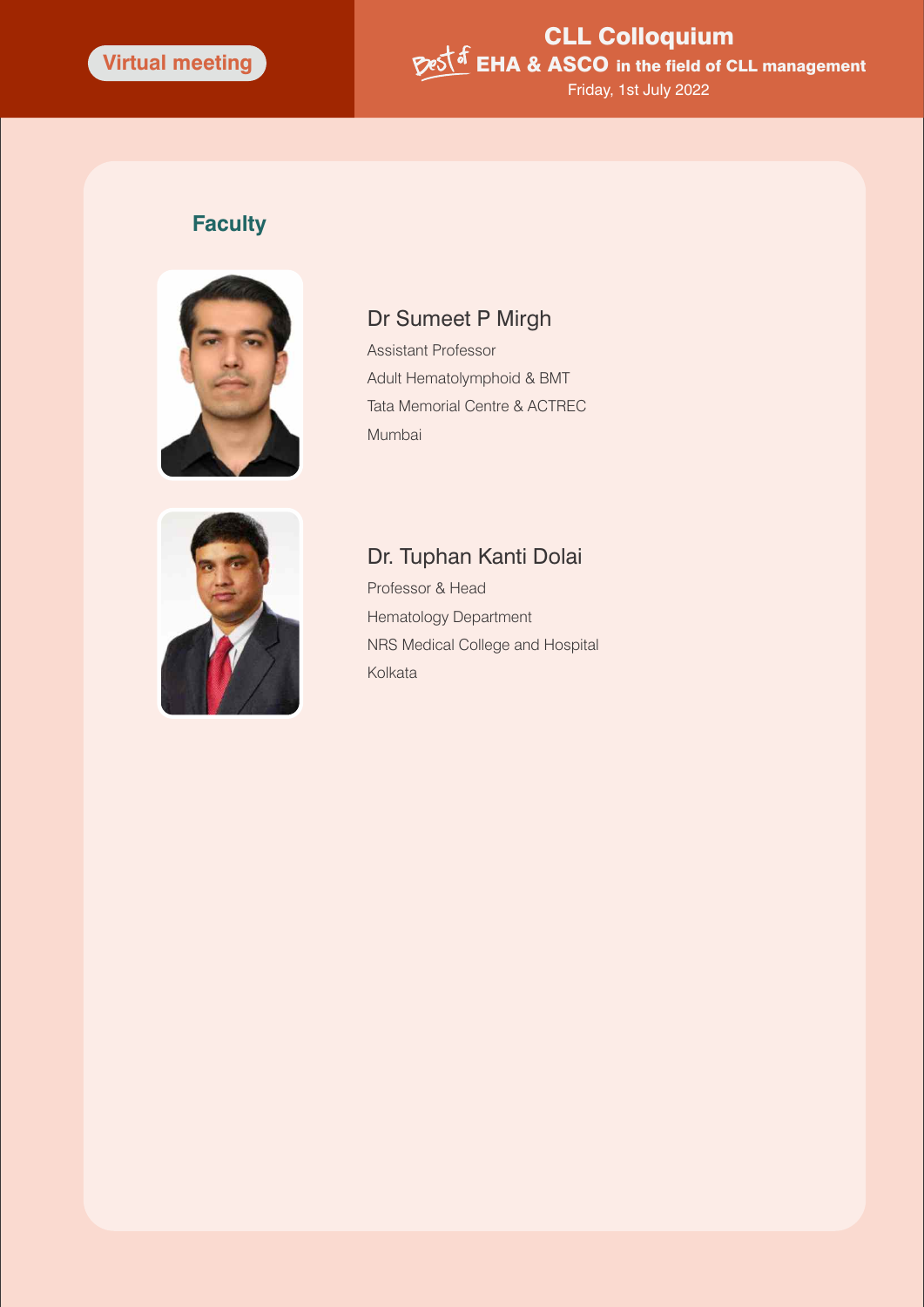#### CLL Colloquium Pest of EHA & ASCO in the field of CLL management Friday, 1st July 2022

#### **Our International Guest Speaker**

#### Prof. Wojciech Jurczak, MD, PhD

Consultant and professor of hematology Memorial Maria Sklodowska Curie National Research Institute of Oncology Cracow, Poland



- Dr. Wojciech Jurczak is a consultant and professor of hematology at Jagiellonian University, Cracow, Poland where he leads the lymphoma team since 1992.
- Most of his research activity in the first 15 years was related to development of monoclonal antibodies in B cell lymphomas, and practical aspects of stem cell transplantation.
- At that time radio-immunotherapy with Yttrium-90 labeled Ibritumomab tiuxetan was investigated, especially as consolidation of MCL and DLBCL patients, either in monotherapy or as an element of Z-BEAM conditioned ASCT.
- During the last decade in Hematology, numerous drugs, with an alternative mechanism of action to classical cytostatics were developed.
- At Jagiellonian University, he has led & participated in over 70 clinical trials, including phase 1-3 followed by expansion cohorts.
- He is a co-author of publications leading to registration of Ibrutinib, Idelalisib, Belinostat, Lenalidomide, Venetoclax and Rituximab biosimilars.
- At present, his research is focused on developing 2nd generation BTK inhibitors, anti-PD1 molecules, DARTs and BITEs.
- He is a member of numerous scientific societies (ASH, ASCO, PLRG, EMCLN and ICOS) and consultant for EMA (European Medicines Agency).
- His research papers have been published in NEJM, Blood, JCO, The Lancet, Lancet Oncology, Annals of Oncology etc. Cumulative IF  $> 650$ , H-index – 20 and citations  $>$ 3000.